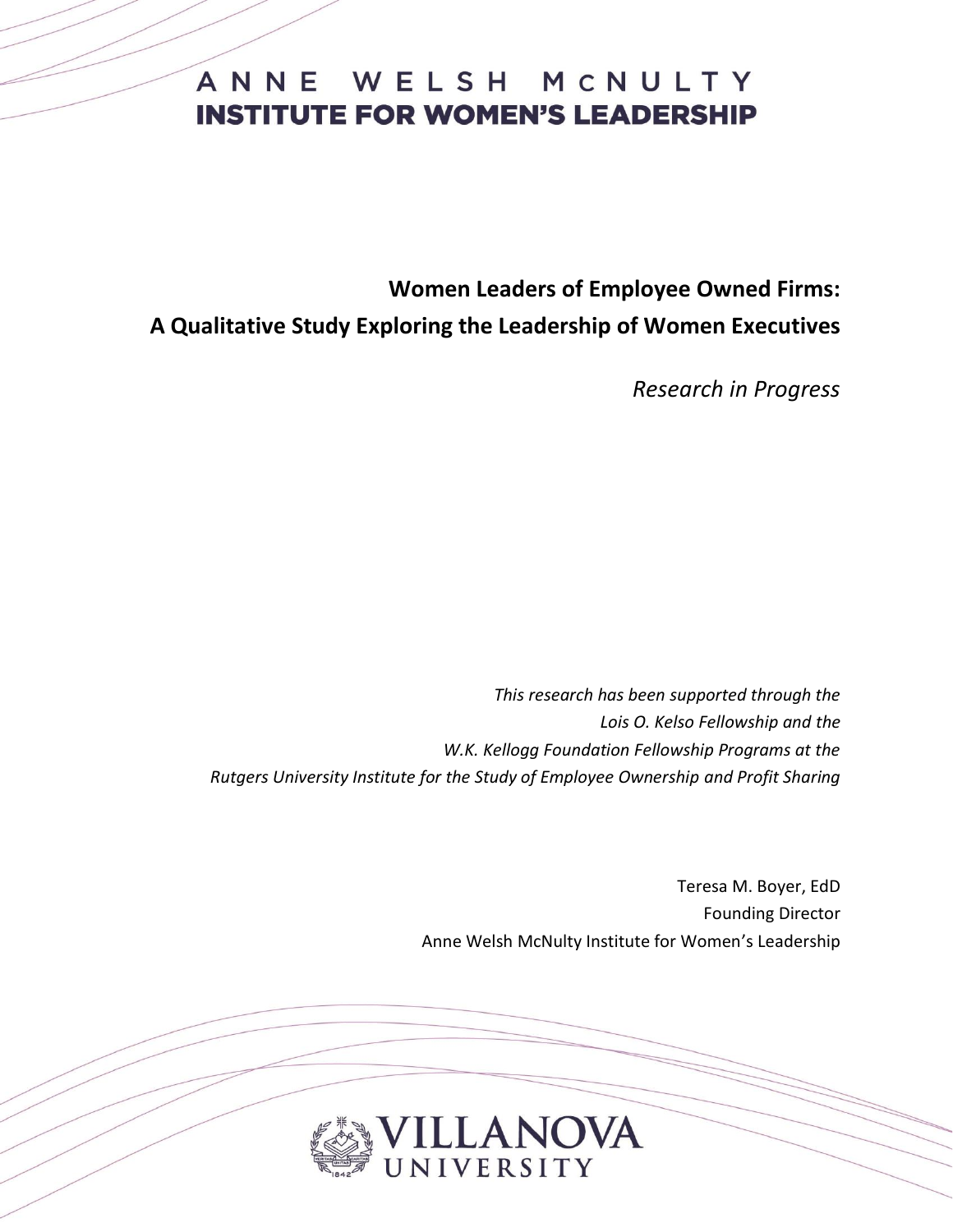#### **Why Women Leaders at Employee-Owned Firms?**

The structure and culture of employee-owned businesses is of interest to a number of scholars as a potential for advancing economic democracy and democratic capitalism. As such, some scholars have explored the potential benefits of these models for broadening participation of demographic groups that are underrepresented in our business leadership and traditional wealth structures. Some research, like that done by the W.K. Kellogg Foundation Fellows in their 2019 report, *[Building the Assets of Low and Moderate](https://smlr.rutgers.edu/sites/default/files/rutgerskelloggreport_april2019.pdf) Income Workers and their Families: [The Role of Employee Ownership](https://smlr.rutgers.edu/sites/default/files/rutgerskelloggreport_april2019.pdf)*, showed that women and people of color employed in businesses with Employee Stock Ownership Plans [ESOPs] received benefits in terms of wealth and professional development, faring better than their counterparts in traditional businesses, even at the lowest levels of employment.<sup>*i*</sup> This begs the exploration of whether or not these advances toward equity can be translated to the highest levels of leadership within ESOP firms.

According to the author's analysis of data provided by the ESOP Association, women make up less than 10% of the president and chief executives of ESOP companies. This is relatively consistent with women's representation at the top of Fortune 500 companies<sup>ii</sup>, however, it does leave tremendous room for growth. At the same time that women have relatively low representation at the top of ESOP companies, there is evidence that women executives are more likely to prefer to democratic and transformational leadership styles in their work with employees<sup>iii</sup>. Given the structure and culture of ESOPs, one could argue the value of these leadership styles as more effective for working with employee-owners in democratic capitalism structures. At the same time, there is some evidence that regional ESOP Associations have begun to recognize the value of developing pathways to greater women's leadership, with the formation of women's networks and support systems, such as the Minnesota/Dakotas Chapter of the ESOP Association's 'Women in ESOPs' group. This group hosts meetings and discussions at regional and national ESOP gatherings, along with professional and leadership development

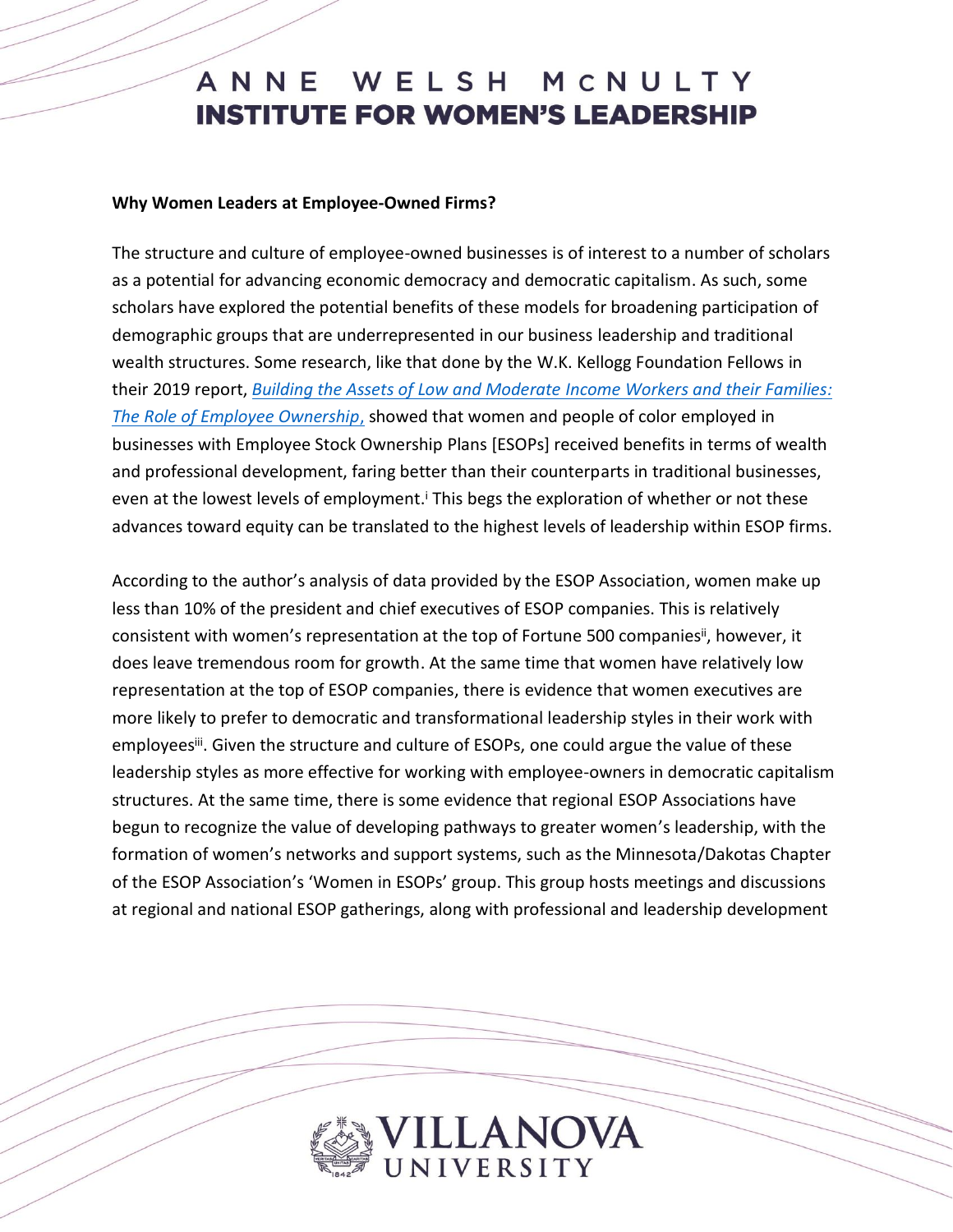activities. The combination of unrealized potential and growing interest form the impetus for this research.

### **Research Design**

This study is a qualitative approach to exploring the leadership of female top executives in employee-owned firms. Specific questions I seek to answer through this research are:

- How do women approach leading employee-owned firms?
- What pathways do women take to leadership in these firms?
- Are there perceived challenges or advantages based on gender?

I worked closely with the [ESOP Association](https://esopassociationblog.org/about-the-esop-association/) to develop a list of current women CEOs or Presidents at ESOP firms, as well as some who had recently retired. From that list, I asked association leaders at the national and regional levels to identify strong women leaders that would be good candidates to interview. To date, five in-depth interviews with women leaders from diverse industries including: Engineering, Research and Consulting, and Retail, have been conducted, with an ultimate goal of a minimum of 15 participants. The Interview protocol includes open-ended questions regarding professional development and career pathways, leadership and management styles, and communication and interactions with employees. Interviews were recorded and transcribed for analysis.

Given this design, there are limitations to this study. Although I have intentionally reached out to women leaders from diverse industries and geographical regions of the United States, the sample is not intended to be generalizable to all women leaders at ESOPs. Additionally, the candidates for interviews were identified as "strong women leaders," which further biases the sample to those perceived as particularly effective in their roles. Lastly, this study does not include any male leaders, so it cannot be used for comparative purposes.

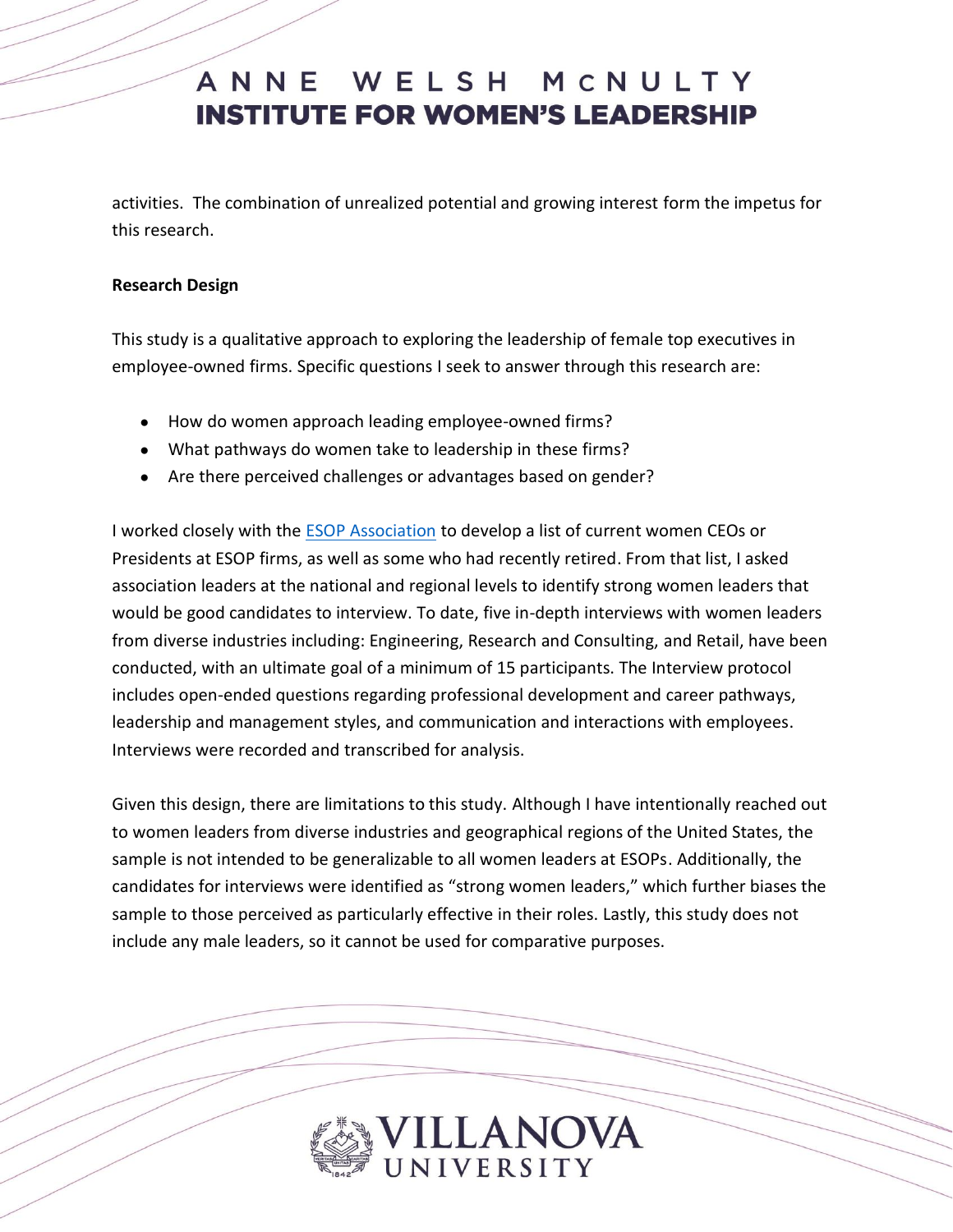#### **Preliminary Findings**

Although interviews and data analysis are ongoing, preliminary evaluation of initial interviews have demonstrated some emerging themes.

**Authenticity in leadership**. The women interviewed to date have often expressed their leadership approach as one that highlights authenticity in their interactions. As one executive noted, because she had to be accountable to her employees as the President and CEO of her firm, but also as co-owners. As such, she placed greater emphasis on transparency and authenticity in her approaches to leading the organization. Another CEO, who was navigating her firm through the recent recession, discussed working with her employees through reductions in their workforce, and building transparency and buy-ins for the financial decisions she was making for the firm. The idea here was to be as transparent as possible so that the employees understood her approach, and how she was making the tough decisions as well as the less challenging ones.

This is emerging theme is an interesting contrast to research on women business leaders which shows that they often feel they have to change their leadership approach to be respected or to advance to the top of their organizations, or feel a distinct challenge to balancing authenticity with the preferred leadership style of their organization.<sup>iv</sup>

**Focus on change agency**. Interview participants related that they often prefer a transformational leadership approach, which directly empowers their employees by promoting and enabling change to happen within their organization. Here they recognize that change may not happen directly from their own actions, but rather from those they have empowered to make decisions, lead, and enact change on their own.

One leader of a consulting firm discussed the development of programming and resources that strengthened financial literacy among the employee-owners in her firm. Although the ESOP was doing very well through financially troubled times, she was concerned

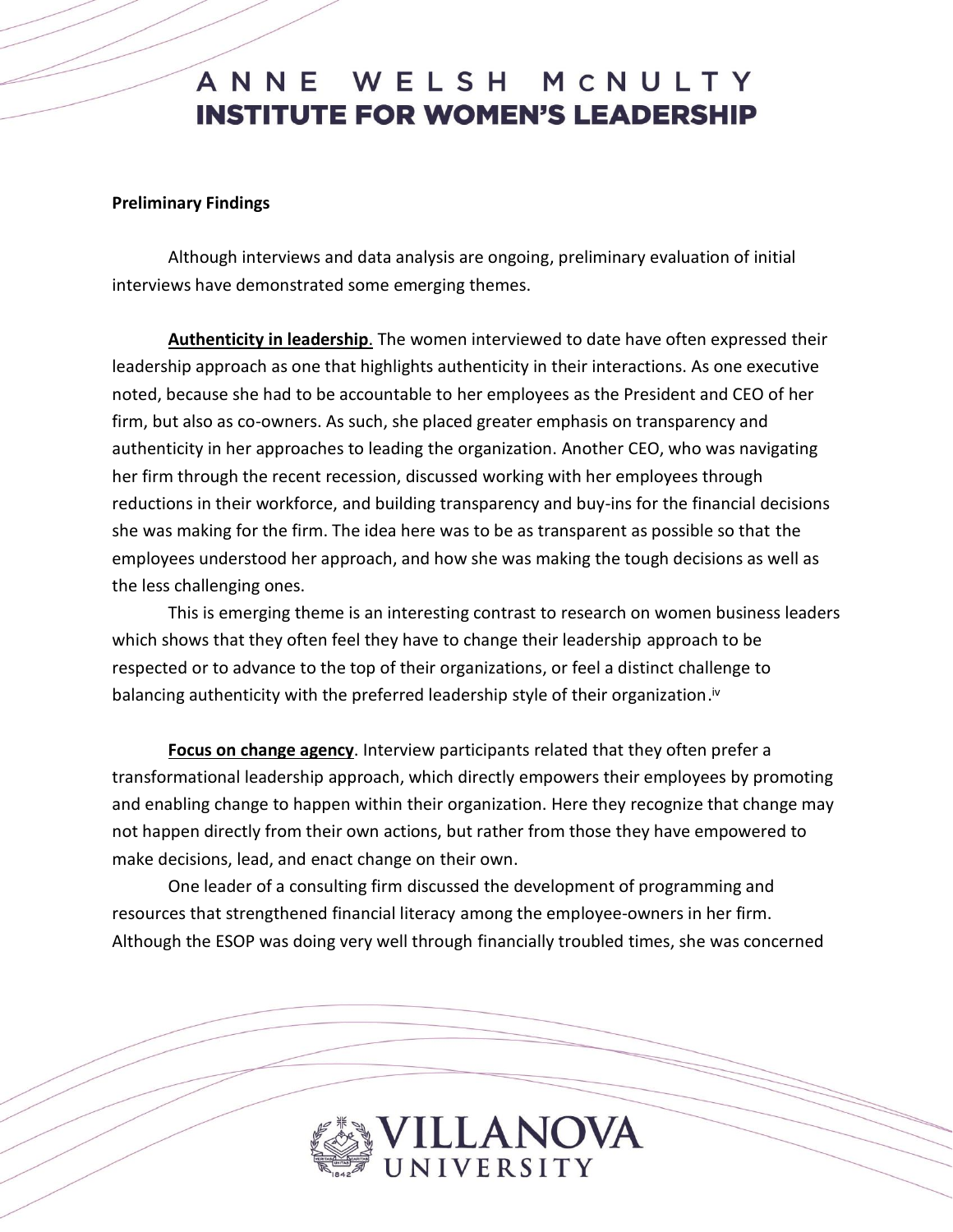that the employees—particularly those in the lower paying positions—were putting too much of their future financial security in the firm. She worked with them to build learning opportunities in personal financial planning, and empowered them to build a new system for sharing resources on smart and diverse investments that are now shared regularly with all employees.

Another participant talked about her approach to working with her employees at all levels of the firm by sitting down, talking with them about the company's budget, how the company is doing, strategic planning, and the challenges that they are facing. The goal of those discussion was to not to simply gain insight into the employee's experience, but to have their input shape the company's direction. Additionally, whenever she presented the company's financial information, she also emphasized how each employee could change that data. This was so that they were not just informed of what was going on, but they also felt empowered to say, "I know how I can make that better."

**Common gendered experience**. Despite the unique aspects of employee-owned firms, those interviewed did express some views consistent with their female counterparts in traditional businesses. For example, one president of an engineering firm mentioned that her mentor, also female, consistently advised her that she would need to be "110% prepared to be seen as 80% ready." This theme played out in several interviews, and has been consistently noted in research on women's performance in the workplace. Also apparent in this example is the theme of mentors for leadership development. In some instances, the mentors were women, and in others men, but in all cases, participants noted mentors and sponsors were key to their leadership development and achievement of their chief executive role.

#### **Continued Research**

While this research is still in progress, it has highlighted the need for additional research that should be pursued in additional studies. A few examples follow. Reaching a larger sample

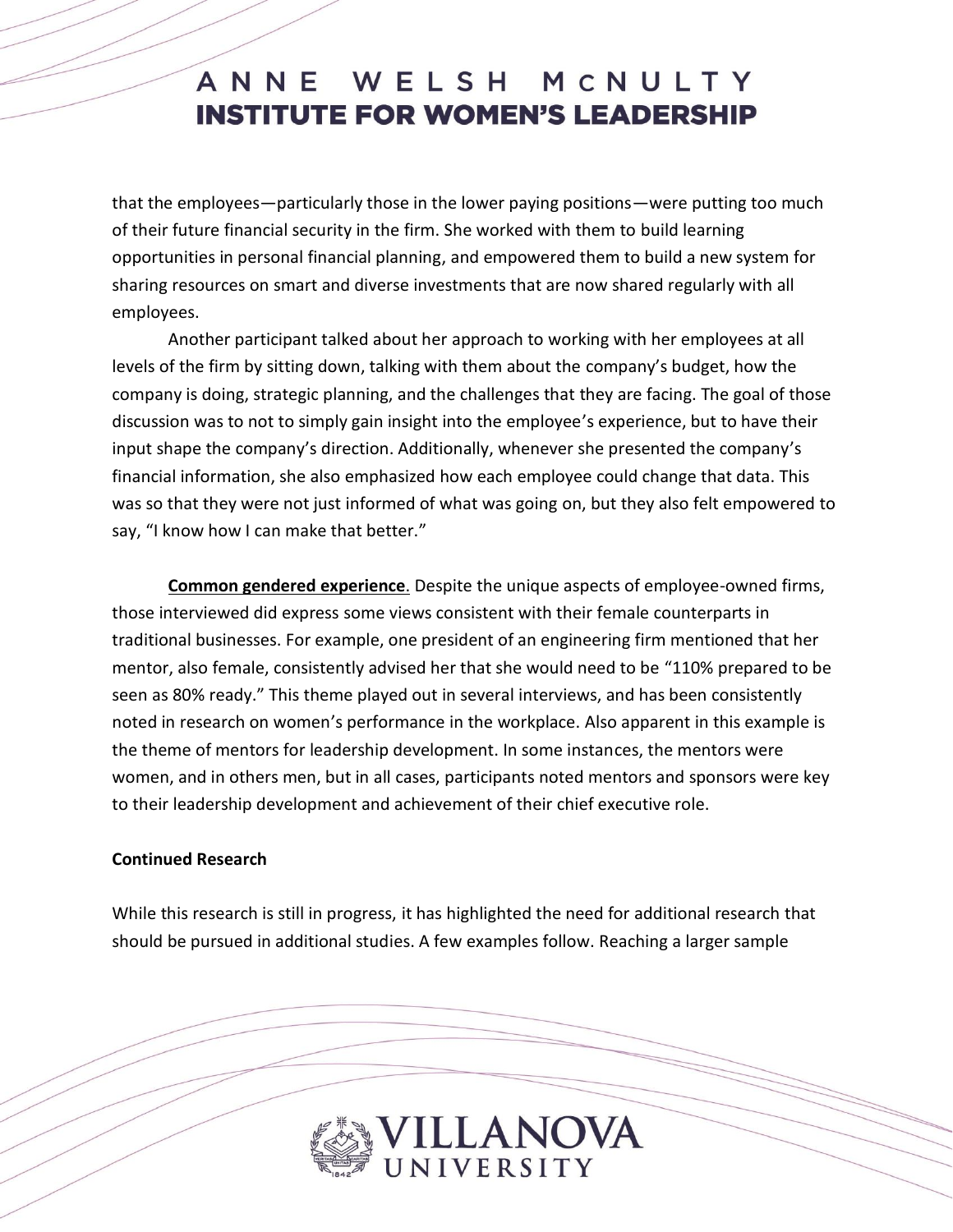through surveying women leaders on specific topics, such as their pathways to leadership positions within ESOP firms, would yield stronger evidence of the emerging themes. More research should also be done on the perceptions of the women leaders by the employees at their firms. This would be of particular interest to validate some of the participants' statements about transparency and change agency.

 $\overline{a}$ 



i [https://smlr.rutgers.edu/sites/default/files/rutgerskelloggreport\\_april2019.pdf](https://smlr.rutgers.edu/sites/default/files/rutgerskelloggreport_april2019.pdf)

ii <https://www.catalyst.org/research/women-ceos-of-the-sp-500/>

iii <https://womensleadership.kpmg.us/content/dam/womensleadership/pdf/kpmg2019wlsreport.pdf>